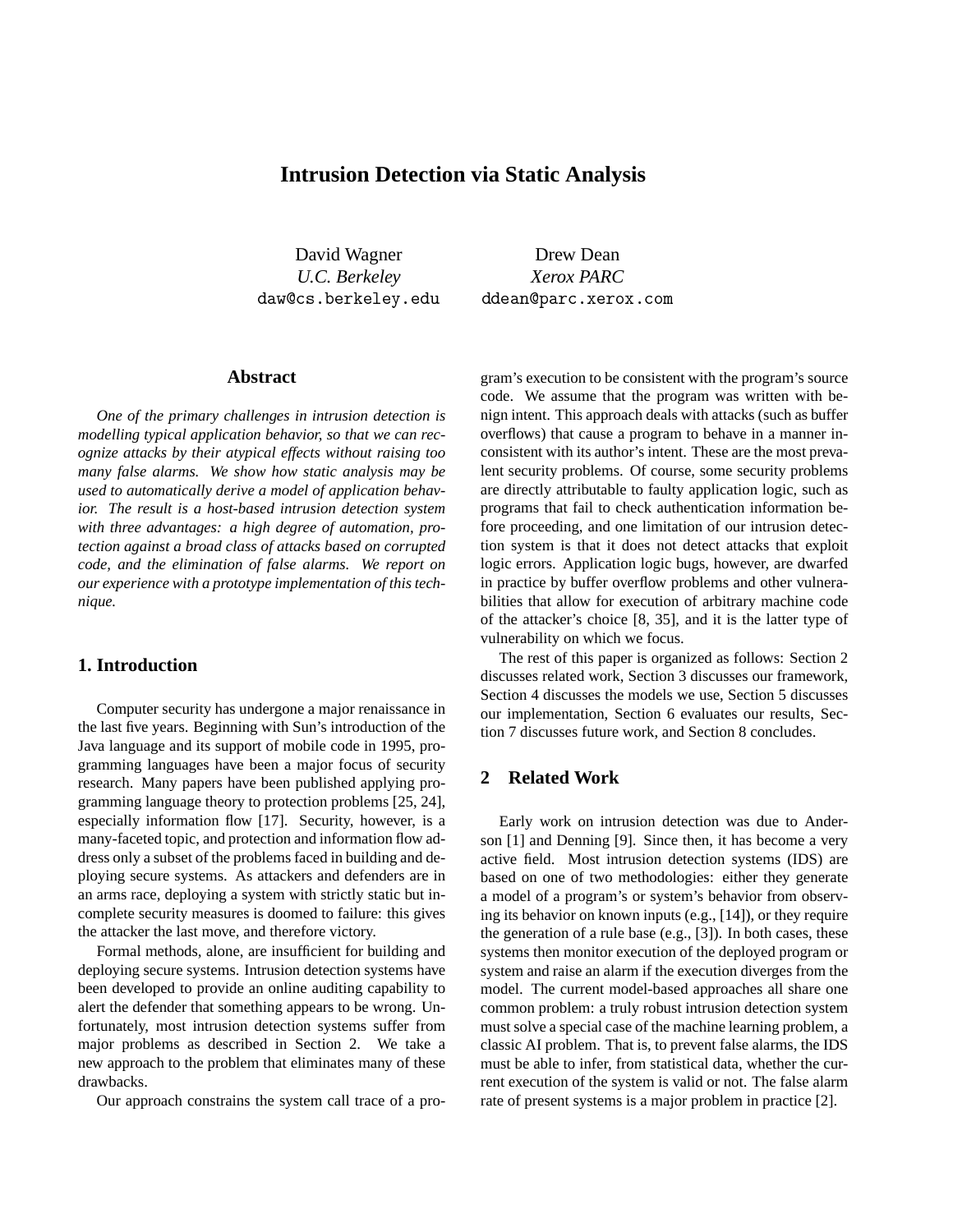Ko *et al.*, and others have proposed a very natural solution to this problem: every program should come with a specification of its intended behavior [21, 19, 22, 29]. This, of course, has been the dream of the formal methods community for 25 years, and is as yet unrealized. We believe it is likely to remain unrealized for some time to come. Although Ko *et al.*'s specification language is simple and admits relatively compact specifications, we believe that the need for manually written specifications will dramatically limit the impact of this work<sup>1</sup>. We philosophically agree with the direction of Ko *et al.*'s work, but we propose to side-step its main drawback by automatically deriving the specification from the program.

### **3. The framework**

We would like to detect the case where an application is penetrated and then exploited to harm other parts of the system. To this end, we define a specification of expected application behavior, and then we monitor the actual behavior to see if it ever deviates from the specification. We describe first how we monitor application behavior, and next we propose techniques for automated specification construction.

To reduce the potentially huge volume of trace data, we consider only the security-relevant behavior of the application of interest. The monitoring strategy should then ensure that a compromised application cannot compromise system integrity<sup>2</sup> while still evading detection. In general, it will always be possible for attackers to evade detection in our system if they do not cause any harm, but if they want to cause harm, they will need to interact with the operating system in a way which risks detection.

In many cases of practical interest, we may safely make the following convenient assumption [15]:

**Assumption.** *A compromised application cannot cause much harm unless it interacts with the underlying operating system, and those interactions may be readily monitored.*

If—as is typically the case<sup>3</sup>—the only way to interact with the operating system is via system calls, it suffices to monitor just the application's system call trace. Since monitoring system call traces is usually straightforward in

practice, the bulk of the challenge will be to derive a specification of the application's expected interaction with the operating system.

We derive our specification of expected application behavior from the application source code, along with a fixed model of the operating system. We model the application as a transition system with some (possibly very large) set of states along with some admissible transitions. If we ever detect a system call trace that is incompatible with this transition system, we may conclude that the most likely explanation is that we are under attack: for instance, the adversary may have introduced malicious code of her own choosing and caused it to be executed, e.g., via a buffer overrun or format string attack. Therefore, to detect intrusions, our basic approach is to look for system call traces that could not have been generated by the underlying transition system.

One subtlety is that the adversary may adapt to our methods. Indeed, we later introduce a new type of attack, the *mimicry attack*, which applies to all intrusion detection systems and in some cases may allow the adversary to fool the intrusion detection system by camouflaging the malicious code so that it behaves much like the application would. We do not have a complete defense against mimicry attacks, but we make some progress towards quantifying resistance against this type of attacker tactic. See Section 6 for details.

Our intrusion detection system does not detect all attacks, but it does allow us to detect one of the most common effects of a penetration: execution of corrupted code. We observe that, in practice, once an attacker has compromised the target application, she will often download some 'exploit code' of her choosing into the application and use it to execute various operations with the application's privileges. Since this exploit code is not originally present in the application source code, if it is ever executed we expect to see behavior that is incompatible with the source code and thus to detect the attack.

One problem is that transition systems derived directly from the source are usually too complex to be useful. We could naively start a second 'slave' copy of the application running on the same inputs in an interpreter that simulates all interactions with the outside world, checking at every step whether we obtain the same system call trace from both the master and the slave. This naive replication strategy could probably be made to work, but it has two important disadvantages. First, replication may be hard to implement, because it is likely to be very difficult in practice to remove every last shred of non-determinism from the application (e.g., random number generators, process scheduling, timing channels, interaction with the outside environment, etc.) [23]. Second, and more importantly, the slave is exposed to the same risks as the master: any set of inputs that tickles a security flaw in the master is likely to trigger the same flaw in the slave as well and thereby escape detection.

<sup>1</sup>However, one promising direction to remedy these limitations can be found in Ko's recent work on blending manual rule bases with automated specification generation [20]. Note that others have used runtime techniques to identify program invariants [12]; however, because the identified invariants concern dataflow, rather than sequencing of system calls, they do not seem to be well-suited to intrusion detection.

<sup>&</sup>lt;sup>2</sup>We do not consider denial of service attacks in this work.

<sup>&</sup>lt;sup>3</sup>We do not claim that the assumption is always true. Some operating systems are starting to include partial exceptions to this rule (e.g., userlevel networking). However, few security-critical applications use these exceptional features, so we can simply forbid their use: the rare application which uses these features may introduce false alarms, but at least malicious code will not be able to exploit the special features in an attack.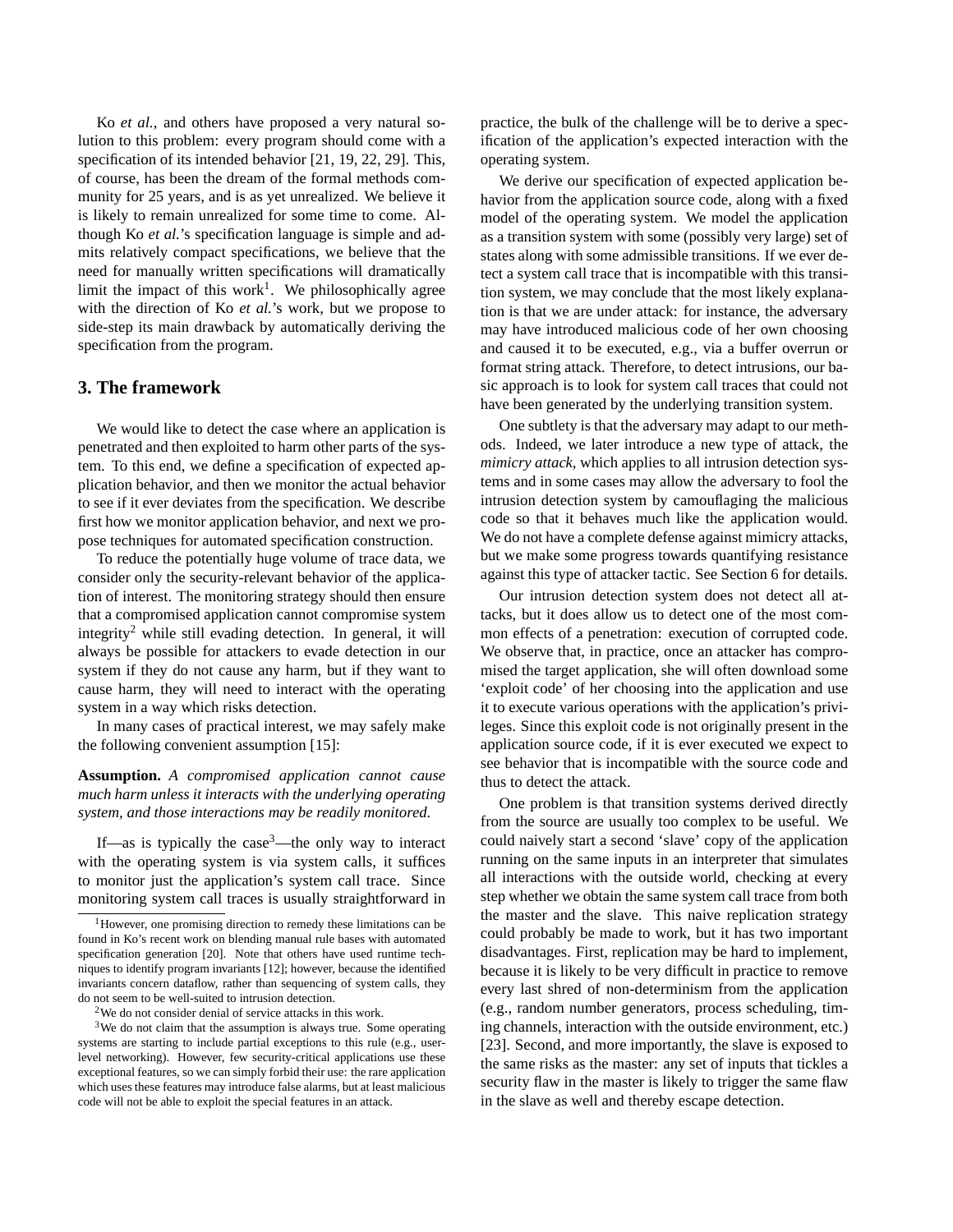We tackle these problems by simplifying the transition system greatly, abstracting away unnecessary complexity. Since we care only about the sequence of system calls issued, we prune away all other aspects of the model, even to the point of disregarding the contents of local variables, data structures, and all other data flow. We then simulate the simplified transition system in an interpreter with correspondingly minimal operational semantics. This abstraction process has the potential to fix the problems of naive replication: it can be very fast, because most of the code has been pruned away; we can afford to deal with nondeterminism, since the transition system has been drastically simplified (for instance, non-deterministic finite automata are not much more expensive to simulate than deterministic finite automata); and the minimal operational semantics may remove many of the pitfalls of C (e.g., buffer overrun attacks will not affect a model that ignores the contents of all buffers).

To summarize our approach: We first pre-compute a model of expected application behavior, built statically from program source code; then, we monitor the program and check its system call trace for compliance to the model at runtime. The primary challenge is in automating model generation, which we discuss next.

## **4. Models**

In this section, we propose a sequence of models that we use to specify expected application behavior: first, a trivial model to illustrate the main idea; then, the callgraph model; third, a refinement, the abstract stack model; and finally, the low-overhead digraph model.

Each model is intended to satisfy a common *soundness* property: false alarms should never occur. To achieve this goal, we must make a number of mild assumptions about our operating environment. We consider only portable C code that has no implementation-defined behavior: for example, we assume that there are no intentional array bounds violations, NULL-pointer dereferences, or other memory errors; we assume there is no function pointer arithmetic or type-casting between function pointers and other pointers; and we assume there is no application-defined runtime code generation. These assumptions are not critical: violations may introduce false alarms but will never cause us to miss attacks we otherwise would have detected. Nonetheless, in our experience the security-critical applications in widespread use do conform to these assumptions.

From a formal language viewpoint, all of our models involve recognizing a sentence in a regular or context-free language. However, this viewpoint is much less intuitive than dealing directly with automata and will not be discussed further. For ease of discussion, we will refer to terminating programs and finite or pushdown automata, as appropriate. All of our results directly extend to nonterminating programs.

#### **4.1. A trivial model**

We illustrate these ideas by describing a minimalist example of an intrusion detection system following this framework. Let  $S$  be the set of system calls that the application can ever make. The set of allowable system call traces—i.e., our model of expected behavior—will then be exactly the regular language  $S^*$ . If, at runtime, we ever observe the application issuing some system call not in  $S$ , we prevent the system call from executing, kill the application, and sound the alarm.

This model is easy to derive with automated source analysis tools. Because in practice system calls may be easily recognized in source code, the set  $S$  may be inferred easily by simply walking the parse tree and pattern-matching for system call invocations.

Such an approach is simple, easy to implement, sound, and efficient, but it will fail to detect many attacks. No attack that operates using just system calls from  $S$  will ever be detected, and in practice we can expect this failure mode to be common if  $S$  is too large. Another problem is that the approach is too coarse-grained, since many common system calls are too dangerous to allow without any restrictions. For example, if the  $open()$  system call is included in  $S$ , attackers will be free to modify any file whatsoever at any time without fear of detection. Furthermore, this naive approach scales poorly to large applications, which are exactly the ones at greatest risk for intrusions, because large applications yield large sets  $S$ . Consequently, a more precise model is needed.

## **4.2. The callgraph model**

The foremost problem with the naive model described above is that we have thrown away all information about the *ordering* of the possible system calls. In this section we show how to retain some ordering information.

One clean way to represent information on the ordering of possible system calls is to express our model as a regular language over  $\Sigma$ , the set of system calls. For ease of model generation, it is convenient to use an equivalent representation of the model as a non-deterministic finite automaton (NDFA). We describe next how to use a NDFA to characterize the expected system call traces.

**Building the model** Deriving the model is a simple application of control-flow analysis. We first build the controlflow graph  $G = \langle V, E \rangle$  associated with the program source code. We assume that each node of the control-flow graph executes at most one system call and that we can recognize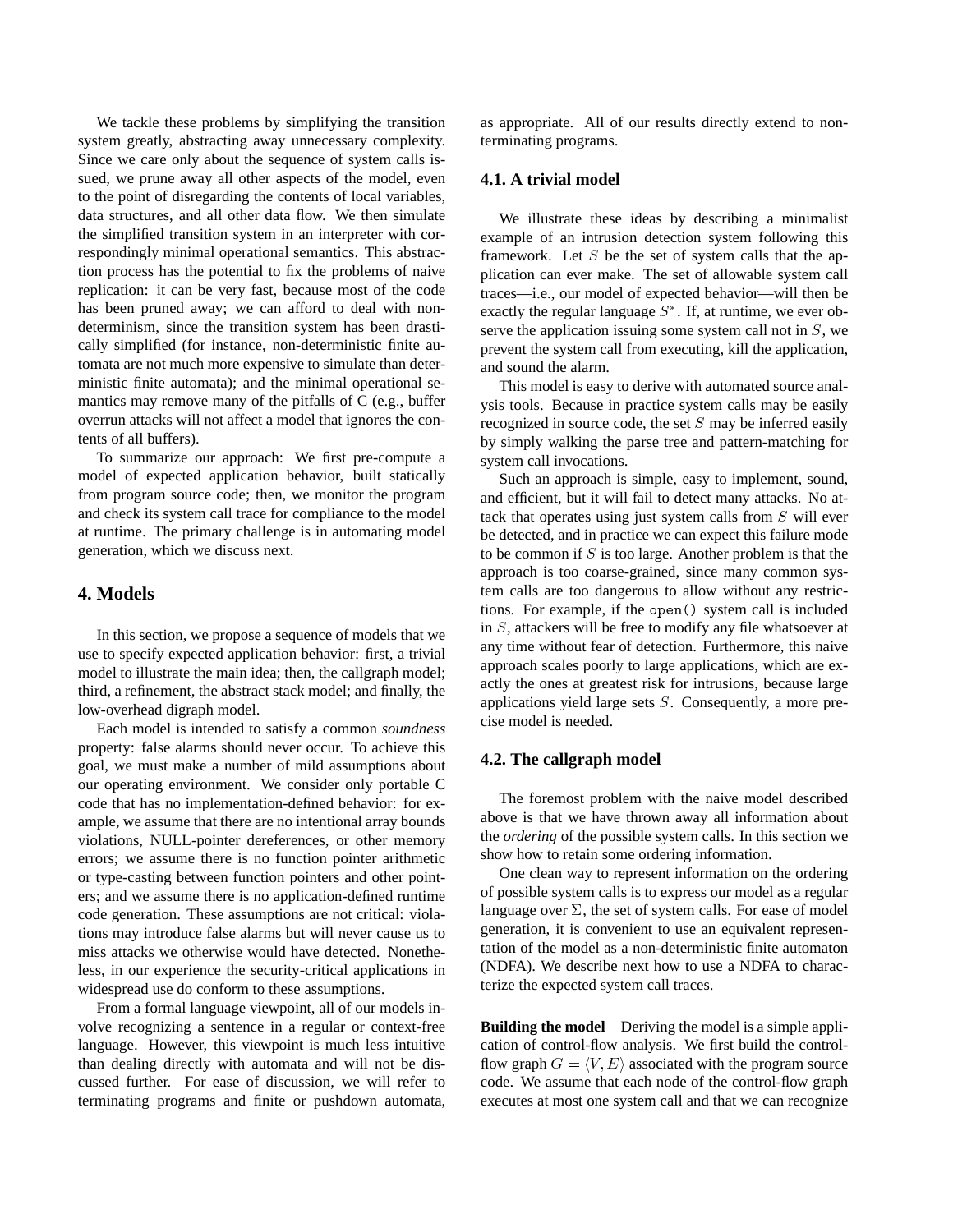```
f(int x) {
   \blacksquare;%H%H-
G
\mathbf{I}g() {
  fd = open("foo", 0_RDOMLY);\mathtt{f}\left(0\right); close(\mathtt{fd}); \mathtt{f}\left(1\right);
  exit(0);\mathbf{I}
```


**Figure 1. An example C program (left), and its associated callgraph model (right). Transitions to** Wrong **are omitted to avoid cluttering the diagram. Dashed lines indicate interprocedural edges, which are represented as** a**-transitions in the NDFA.**

where system calls occur. Then we note that the controlflow graph can naturally be viewed as a specification of a NDFA with statespace  $V \cup \{W\}$  transitions induced by E, and alphabet  $\Sigma$ . Each edge  $v \to w \in E$  of the controlflow graph induces a transition  $v \stackrel{a}{\rightarrow} w$  of the automaton, if there is a system call a at node v, or the  $\epsilon$ -transition  $v \stackrel{\epsilon}{\rightarrow} w$ otherwise;  $\epsilon$ -transitions represent transfer of control where no system call is executed. Every *proper state* (i.e., each state  $v \neq$  Wrong) is considered an accepting state. The special state Wrong is non-accepting and contains a self-loop Wrong  $\stackrel{a}{\rightarrow}$  Wrong on every  $a \in \Sigma$ ; when a node v contains no outgoing transitions on some symbol  $a \in \Sigma$ , we add an implicit transition  $v \stackrel{a}{\rightarrow} W$ rong. The resulting automaton is non-deterministic because in general we cannot statically predict, for example, which branch of an if-thenelse expression will be taken at runtime. See Figure 1 for an example.

We use this automaton as our model of expected behavior, so that an observed trace is accepted only if it is accepted by the NDFA. We call this the *callgraph* model. Note that this model throws away a lot of information about the execution of the application: in particular, we ignore all of its internal state other than the program counter. Nonetheless, it preserves a soundness property:

#### **Claim.** *There are no false alarms when using the callgraph model.*

The claim follows from the observation that, by construction, every possible path of execution through the control-flow graph corresponds to an accepting path of the NDFA, and thus every dynamically-possible execution trace will be accepted by the NDFA.

**Monitoring algorithm** When monitoring the application, we simulate the operation of the NDFA on the observed system call trace, resolving non-determinism by exploring all possible paths in breadth-first order. This requires  $O(|V|)$ operations per observed system call. Note that more efficient techniques exist—for instance, the NDFA may be converted to a DFA, either ahead of time or on the fly, and caching may be used to speed up the simulation [18] but we have not explored any of these alternatives. See Section 5 for more implementation details, and Section 6 for measurements of our implementation's performance and detection power.

**Function calls** One issue not mentioned so far is how to deal with function calls. After we generate a control-flow graph for each procedure, we connect them together: we split each call site v into two nodes  $v, v'$  and add extra edges  $v \to \text{Entry}(f)$  and  $\text{Exit}(f) \to v'$  for each function f that could be called from  $v$ . See the dashed edges in Figure 1 for an example. Here  $\text{Entry}(f)$  and  $\text{Exit}(f)$  denote the unique entry and exit nodes for  $f$ , as might be expected. This so-called *monomorphic* (or context-insensitive) analysis produces a single large graph that may be analyzed as above.

**Imprecision in the model** One limitation of the callgraph model is that it includes impossible paths, due to the monomorphic treatment of function calls. In particular, consider two call sites  $v, w$  that both call the same function  $f$ ; then the expanded control-flow graph will contain paths of the form  $v \to \text{Entry}(f) \to \cdots \to \text{Exit}(f) \to w'$ . See Figure 1 for an illustrated example. Such an impossible path cannot occur in any real execution, because function calls will always return to the site where they were called from. Unfortunately, a NDFA is unable to express this constraint, so we end up with impossible paths through the automaton.

Impossible paths in the callgraph model are a problem in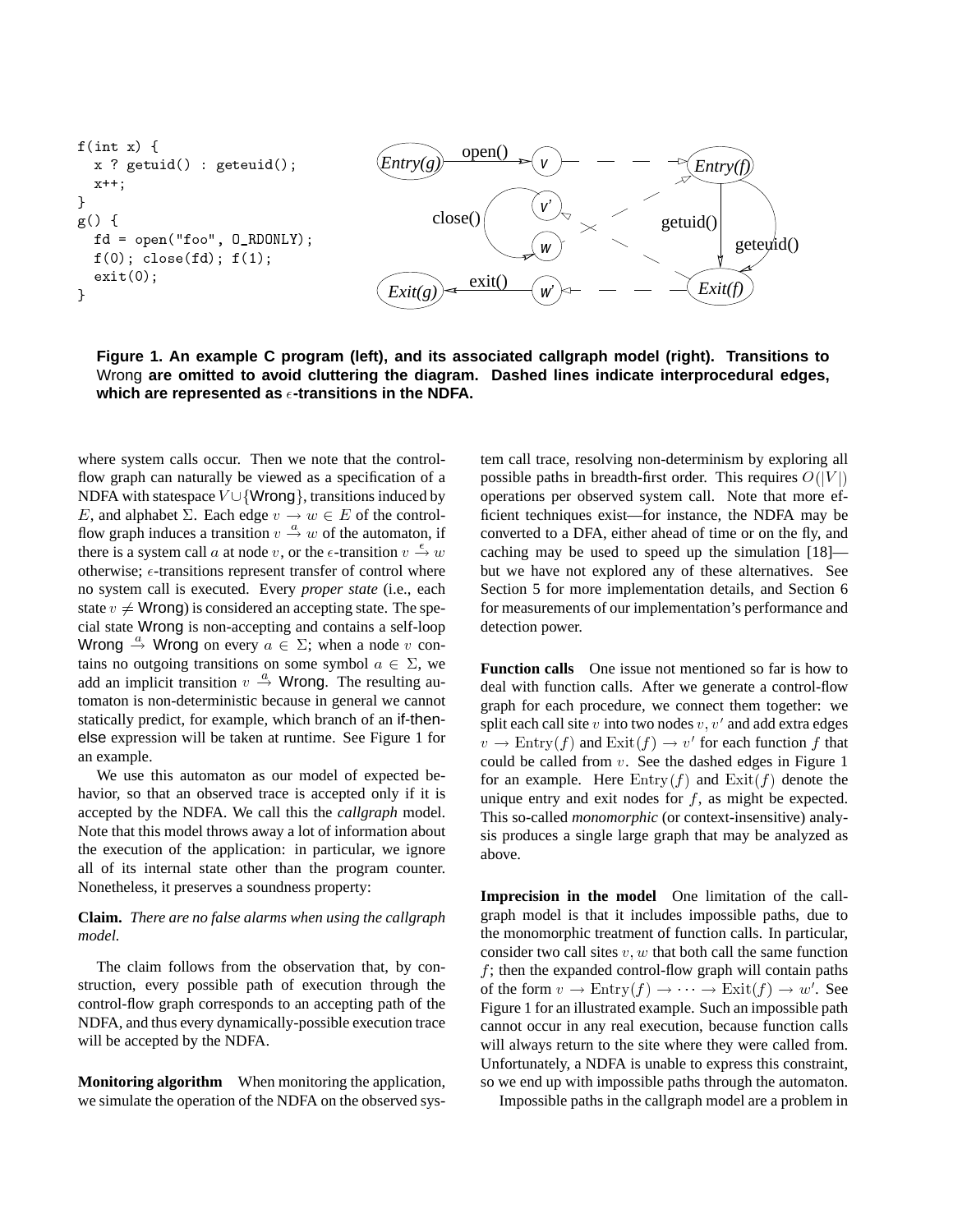```
f(int x) {
   x ? getuid() : geteuid();
   x++;
©
g() {
   `¡«ª>¬¤%¤
¯®¬`¬®%°²±`³¯´`µ¶±+·`¸¹¦¥
   f(0); close(fd); f(1);
   ext(0);©
                                             Â
ÃÄWÅWÆÈÇÉÊzËyËÍÌ + +¡ÇWÊÎÂÐϨÑyÄ+ÇÉÊ
                                                            Ò +¤ +¡ÇÀÊÎÂÐÏÑÍÄ+ÇÉÊ
                                             Â
ÏÑyįÇÉÊÓËyËÍÌÕÔ
                                             Â
ÃÄWÅWÆÈÇ×ÖÊOËyËÍÌ ¬¤%¤ÇWÊ<Ø
                                                  v \cdots \equiv Entry(f) v'\mathcal{N}w \cdots \equiv Entry(f) w'Ŭ ËyË∕Ë, TUNIT E LINING E LINING E LINING E LINING E LINING E LINING E LINING E LINING E LINING E LINING E LIN
                                            Exit(g)\Xi=\epsilonwhile (true)
                                                                                         case pop() of
                                                                                           \text{Entry}(f) \Rightarrow \text{push}(\text{Exit}(f)): push(getuid())
                                                                                           \text{Entry}(f) \Rightarrow \text{push}(\text{Exit}(f)): push(geteuid())
                                                                                           \text{Exit}(f) \Rightarrow \text{no-op}\text{Entry}(a) \Rightarrow \text{push}(v): push(open())
                                                                                           v \Rightarrow \text{push}(v'): push(Entry(f))
                                                                                           v' \Rightarrow \text{push}(w): push(close())
                                                                                           w \Rightarrow \mathsf{push}(w'): push(Entry(f))
                                                                                           w' \Rightarrow push(\text{Exit}(a)): push(exit())
                                                                                           \text{Exit}(g) \Rightarrow \text{no-op}a \in \Sigma \Rightarrow read and consume a from the input
                                                                                           otherwise \Rightarrow enter the error state, Wrong
```
### **Figure 2. The example C program again (left), with its associated context-free grammar (middle) and the resulting abstract stack model (right).**

practice. This imprecision causes our NDFA to be larger than necessary, and attacks that follow these impossible paths will remain undetected. As a consequence, intrusion detection systems based on the callgraph model may in some cases be more permissive than we would like.

#### **4.3. The abstract stack model**

We next introduce the *abstract stack* model, which allows us to characterize more precisely the set of possible system call traces by eliminating impossible paths. The idea is to model not only the program counter but also the state of the call stack. We extend our model so that the set of possible system call traces is allowed to form a contextfree language. It is then natural to represent this abstraction of the program as a non-deterministic pushdown automaton (NDPDA), or equivalently, a context-free grammar.

**Building the NDPDA** The pushdown automaton we construct will provide an intuitive model of program behavior. The state of the automaton will be an abstract summary of the state of the application. In particular, the automaton's stack will form an abstract version of the program call stack: each symbol on the automaton's stack will correspond to a single stack frame in the application's call stack, where everything but the return address has been abstracted away.

The construction is as follows. We assume that we are given a global control-flow graph  $G = \langle V, E \rangle$  that includes interprocedural call edges. We generate a NDPDA with stack alphabet  $V \cup \Sigma$ , input alphabet  $\Sigma$ , and transitions given as follows. Suppose first that there is a node  $v \in V$  on the top of the stack. If  $v$  is a function call site referencing a procedure  $f$ , we pop  $v$  off the stack, push the corresponding return site  $v'$ , and finally push  $\text{Entry}(f)$  on to the stack. If

v is a function exit node, we pop v. If v is a non-call node, we pop v, push s if v issues the system call  $s \in \Sigma$  (otherwise, we do not push anything for nodes that do not make system calls), non-deterministically select some successor w of v with  $v \to w \in E$ , and finally push w. On the other hand, if  $s \in \Sigma$  is at the top of the stack, we attempt to match s against the current input symbol  $s'$ : if  $s = s'$ , we consume the current input symbol and pop  $s$  off the stack; otherwise, we enter the state Wrong and reject the input string. As in the callgraph model, all proper states are accepting states. See Figure 2 for an example.

This construction of the NDPDA ensures that every sequence of operations to the program call stack during a normal application execution will be among the set of paths explored during the simulation of NDPDA. Since the NDPDA is non-deterministic, other paths may also be explored, but we can be sure that the correct one will not be omitted. At the same time, the increased precision of the abstract stack model makes it less likely that real attacks will go undetected.

**The context-free model** In our implementation, the ND-PDA is constructed directly. However, as the construction is rather detailed, it may be easier to consider building an (almost, as explained below) equivalent context-free grammar for the program, with non-terminals taken from  $V$ , terminals in  $\Sigma$  (the set of system calls), and rules given as follows<sup>4</sup>. If  $v$  is a function call site with corresponding return site v', we add the rule  $v ::=$   $\text{Entry}(f)$  v' for each function f that could be called from  $v$ . For each non-call node  $v$  and each successor w of v, we add the rule  $v ::= a$  w if there is a system call  $a \in \Sigma$  at v, or the rule  $v ::= w$  otherwise. Fi-

<sup>&</sup>lt;sup>4</sup>There are some complications with  $set_jmp()$  and other non-standard forms of control flow; see Section 5.1 for extensions to handle them.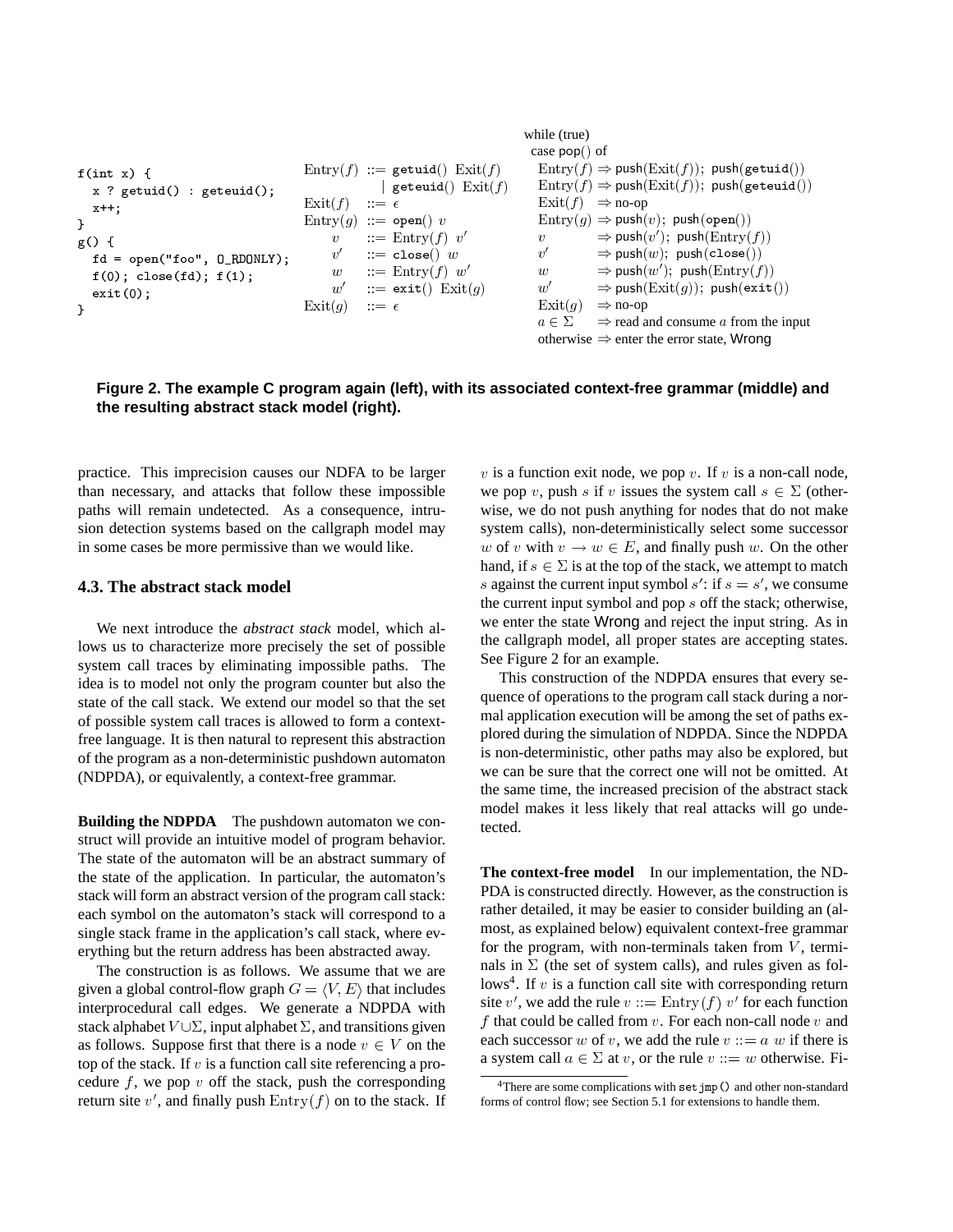nally, for each function f in the program, we add the  $\epsilon$ -rule  $Exit(f) ::= \epsilon$ . This grammar is quite natural [27, 28, 6, 7].

The simplification referred to above is that the NDPDA, by construction, also accepts all prefixes of sentences generated by the grammar above. The actual grammar would be more complicated if it took this into account.

The NDPDA described earlier may be obtained by applying the trivial top-down construction to the contextfree grammar obtained above (similar to  $LL(0)$  parsing, except that we keep the conflicts and thus obtain a nondeterministic automaton). This top-down construction is convenient because its operation corresponds closely to execution in procedural languages such as C. See Figure 2 for an example.

**Monitoring algorithm** To detect attacks, we must monitor the system calls issued by the application and simulate the operation of the NDPDA on those inputs. It turns out that efficient simulation of the NDPDA is a significant theoretical and engineering challenge, especially as we scale up to intrusion detection on very large applications.

The most naive approach is to exhaustively search through all possible non-deterministic choices of the ND-PDA. In other words, at each time step, we maintain a list of all possible stack configurations of the NDPDA; when a new system call is observed, for each previously possible configuration we compute the set of new configurations the NDPDA might transition to, and update the list of possible stack configurations. However, in practice this approach is untenable for any but the simplest application, because these lists grow exponentially large in the length of the system call trace (in fact, even infinitely large, in the presence of left-recursion).

Less naively, we might hope that standard parsing algorithms might be applicable here. Of course, we cannot use standard parsers (such as yacc) because our NDPDA is non-deterministic. It is easy to see that, for every contextfree grammar  $\Gamma$ , there is some program which generates  $\Gamma$ , and in practice, real applications produce grammars with considerable non-determinism and complexity. So, we need an efficient algorithm for online parsing of general contextfree languages.

It is also important to have a top-down parsing routine. As described in Section 5, dealing with some of the special features of the Unix runtime environment requires us to occasionally step outside of the context-free framework and perform operations directly on the set of possible stack configurations. Real programs execute in a roughly top-down fashion—we start executing main() before executing any of its callees—so this seems to rule out bottom-up parsing. Unfortunately, much of the work in the literature on recognizing general context-free languages (e.g., the CYK, Earley, Tomita, and GLR techniques [37, 10, 16, 33]) uses bottom-up methods.

Consequently, we were forced to develop new techniques for efficient top-down parsing. A full description of our algorithm is outside of the scope of this paper, but we list a few useful properties of the algorithm that make it well suited for our purposes:

- It supports online parsing: as each system call is observed, we can decide whether the resulting partial trace forms the prefix of a sentence in the context-free language, as required for real-time intrusion detection.
- It is relatively efficient: like other general context-free recognizers, its worst-case running time is cubic in the length of the system call trace. This is likely to be too slow for large applications, but is much better than exponential-time solutions. In practice, we encounter cubic-time behavior only occasionally.
- Most importantly, it supports real-time access to the set of possible top-down parse trees. The key data structure is a representation of the set of possible call stacks as a regular language over the alphabet of stack symbols. This lets us modify this data structure directly whenever we need to step outside of the context-free framework.

More details on this algorithm are available elsewhere [34].

#### **4.4. The digraph model**

We next introduce a very simple approach which combines some of the advantages of the callgraph model in a simpler formulation. The basic approach, first introduced in previous work on runtime intrusion detection [14], is to consider windows of consecutive system calls.

Our model will thus be a list of the possible  $k$ -sequences of consecutive system calls, starting at an arbitrary point during program execution. In our prototype implementation, we consider only the special case  $k = 2$  for simplicity. Note that k-sequences of system calls with  $k = 2$  are often referred to as *digraphs*, so we call this the digraph model. We consider here both the special case of digraphs and the general case.

**Building the model** We could derive the set of possible  $k$ -sequences from the control-flow graph in a straightforward fashion, but we observe that there is a more precise approach available if we use the context-free language of possible system call traces,  $L(\Gamma)$ , as introduced in Section 4.3. To determine whether the sequence  $s \in \Sigma^k$  can occur in a system call trace during normal application execution, we simply test whether  $(\Sigma^* s \Sigma^*) \cap L(\Gamma) \neq \emptyset$ , which is effectively computable [18, 27]. Repeating this test for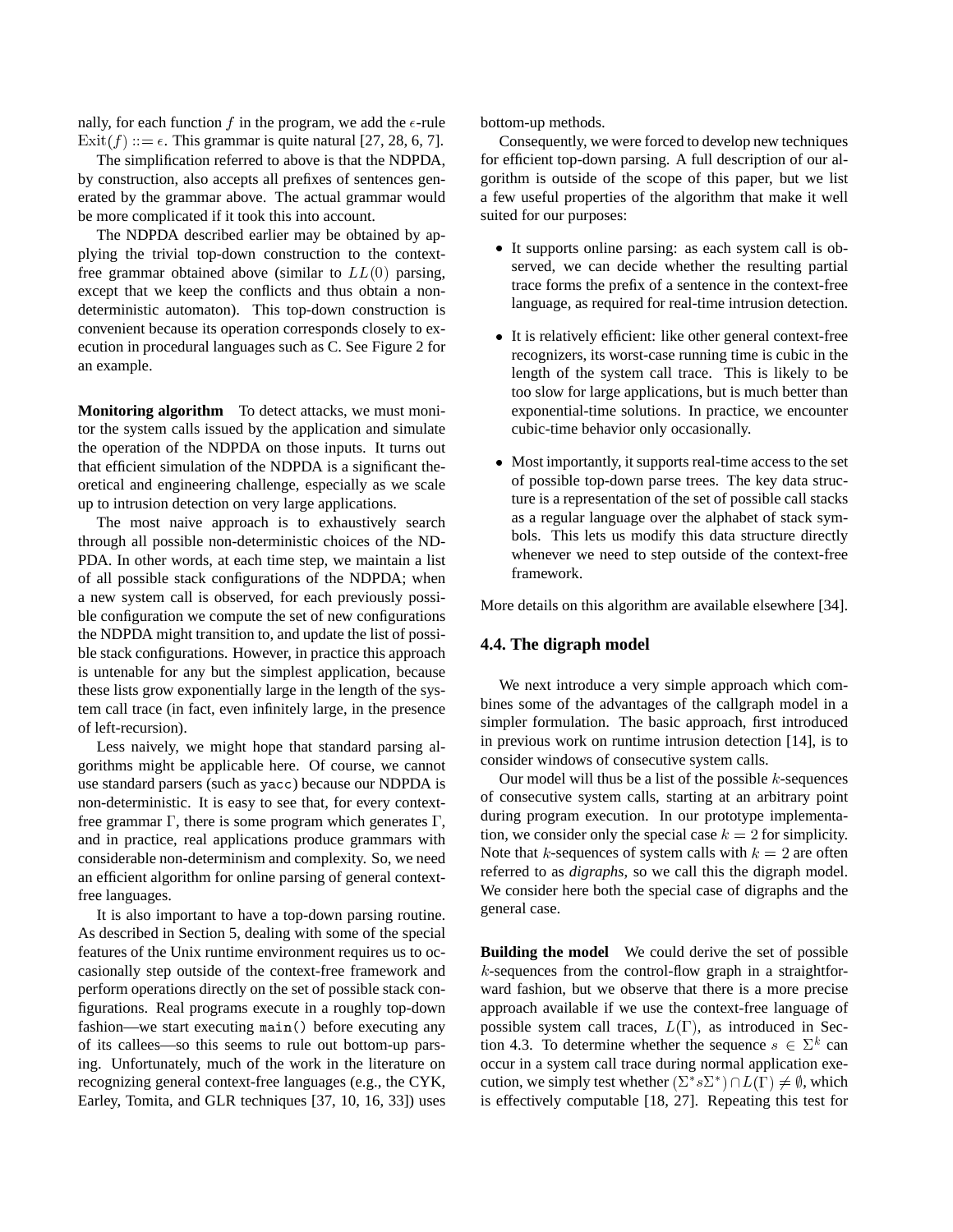each  $s \in \Sigma^k$  gives a general algorithm to build the desired model. Unfortunately, this precomputation has running time  $\Theta(k^3 \times |E| \times |\Sigma|^k)$ , which is exponential in k. In practice, it is slow enough that we have only experimented with the  $k = 2$  case.

**Monitoring algorithm** Detecting attacks then becomes easy once we have performed the above precomputation to build a list of the allowed  $k$ -sequences. We keep a history of the last  $k-1$  system calls, and when we see a new system call, we check whether the resulting  $k$ -sequence is allowed. Thus, the runtime monitoring algorithm is extremely efficient for this model; the trade-off is that the digraph model is less precise than the callgraph or abstract stack model, and thus can be expected to miss more attacks.

## **5. Implementation issues**

We sketched above three theoretical frameworks for implementing intrusion detection using static analysis. In practice, though, there are a number of complications that arise when implementing these ideas. We discuss here some of the important implementation challenges and how to handle them.

#### **5.1. Non-standard control flow**

Implementations of control-flow analysis, when intended for optimization, often give up in the presence of non-local control flow (such as signals,  $\texttt{setimp}()$ , and so on). However, we have found that, in practice, real applications of interest for intrusion detection often use these features. Therefore, we describe how to augment the modelling frameworks described above to incorporate these forms of non-standard control flow.

**Function pointers** To build the program call-graph in the presence of function pointers, it is crucial to be able to predict the possible targets of every indirect call through a function pointer. Many sophisticated algorithms for pointer analysis are available in the literature [11, 31, 30], but in our implementation we simply assume that every pointer could refer to any function whose address has been taken. Empirically, even this very crude technique seems to suffice for our purposes.

**Signals** Many operating systems allow applications to register a signal handler to be executed upon reception of a signal. It is straightforward to statically recognize signal handlers: we simply look for system calls of the form  $signal(i,fp)$ , which binds the handler fp to the signal i so that when this signal is received, the function referred to

by the function pointer fp will be called. Consequently, the real challenge is to augment the model to represent these additional possibilities for control flow.

Naively, one might consider adding to the control-flow graph an extra edge from each node to each possible signal handler to represent this additional control flow. This naive solution would work, but it adds an enormous amount of extra non-determinism to the control-flow graph, so our analysis would become less precise: the intrusion detection system would become significantly slower (because we need to follow more possible paths in the control-flow graph) and poorer at recognizing intrusions (because real attacks might mimic unlikely paths through signal handlers and thereby avoid detection). We would prefer to model signals without incurring these costs.

Fortunately, there is a clean solution available. We exploit the presence of a runtime component in our system:

**Principle 1.** *If you can arrange to receive an extra event whenever some exceptional path (such as invocation of a signal handler) might be taken, you can often improve the precision of the model.*

In this case, we arrange to monitor not only the system calls the application makes but also the signals the application receives<sup>5</sup>, and we ensure that all the extra paths in the control-flow graph are *pre-guarded* by an initial signal reception event. In many Unix operating systems, all signal handlers invoke the sigreturn () system call after they return, so we also add a *post-guard* to the end of each extra path, too.

It is straightforward to augment the control-flow graph to ensure that every execution of a signal handler will be bracketed by both a pre- and post-guard. These extra paths in the control-flow graph will not be triggered unless the appropriate signal isreceived, and to save space they may be implicitly represented and only re-generated on demand, so they are effectively invisible except in the cases where they are necessary. These techniques provide a precise, efficient, and simple way to extend any of the models in Section 4 to reflect the semantics of signals.

The setjmp() primitive ANSI C provides a form of non-local control flow that is sometimes used to provide a crude form of exception handling or error recovery: the set jmp() primitive saves the stack pointer and other registers, and then longjmp() may be called by a subroutine to roll the registers, and hence the stack, back to its saved state. In the callgraph model, we may simply add an extra transition from each longjmp() to every possible setjmp(),

 $5$ The ability to monitor signals is conveniently already available with most existing mechanisms for process tracing, since it is used by some debuggers.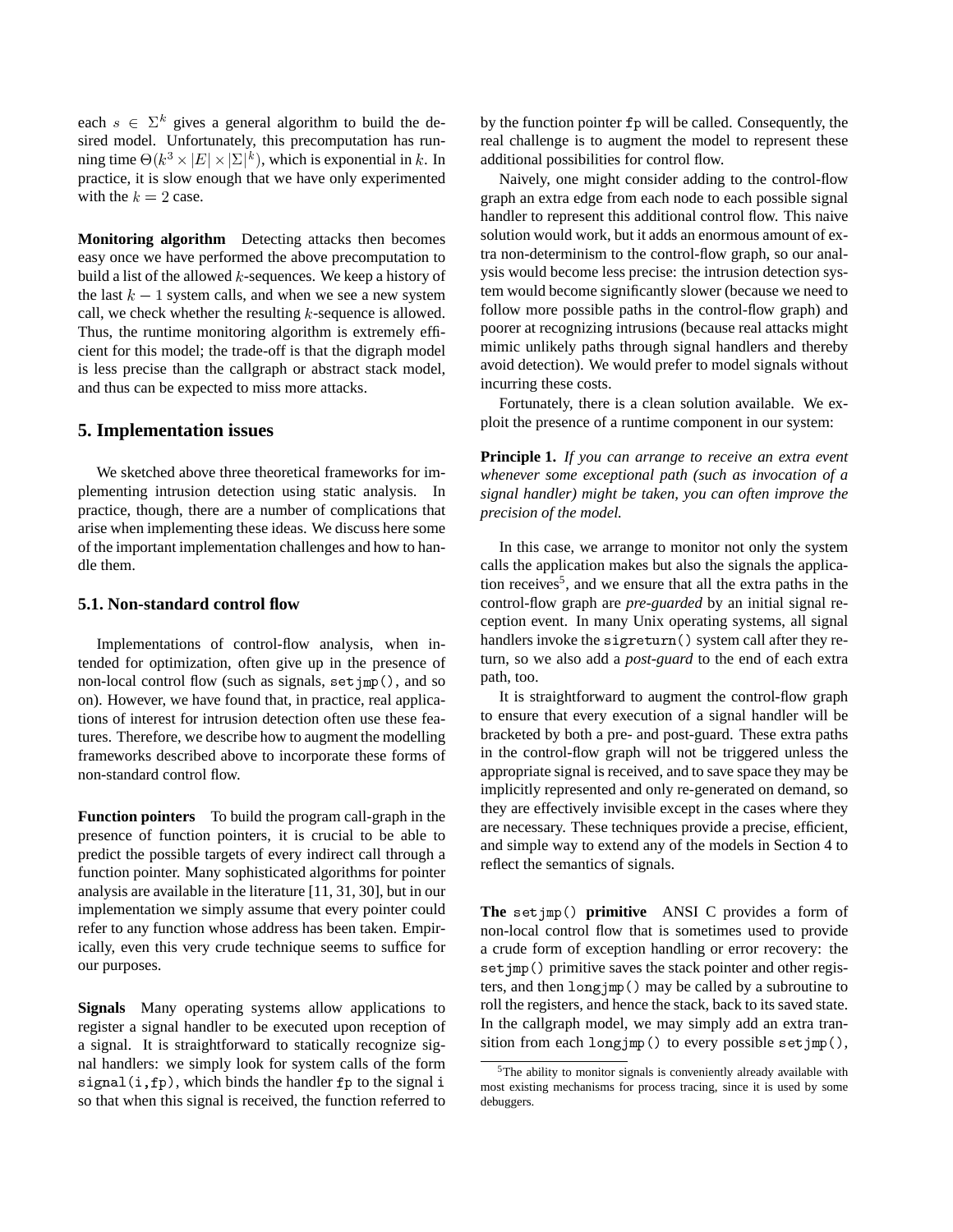but this will not work for the abstract stack model because long jmp() modifies the call stack.

We do not know of a good static approach to call stack analysis in the presence of  $set_jmp()$ , but fortunately, there is no need to solve this problem statically. Instead, we extend the runtime monitoring agent. Our monitor maintains a running list of all call stacks that were possible when some set imp() call was visited earlier in this execution trace. Each  $\text{longimp}()$  call can be emulated by adding this accumulated list to the automaton's current set of states. Since sets of states are represented as regular languages in the abstract stack model (see Section 4.3), the union operations may be implemented efficiently.

As a future extension, we might also enforce the constraint that returning from a function activation invalidates any  $set$   $jmp()$  it may have called. This would allow us to garbage-collect old set jmp () states (thereby reducing storage costs by some unknown amount) and to exclude impossible longjmp() targets (thereby improving precision and attack detection power). So far, though, we have not found the need. Our experience has been that setjmp() is typically used just often enough that it cannot be completely ignored but rarely enough that the burden of the above simulation techniques is minimal.

In any case, our experience with set jmp () suggests the following lesson for hybrid static-dynamic systems<sup>6</sup>:

**Principle 2.** *Some program properties that are difficult to infer statically may become easier to model satisfactorily when the burden is offloaded to a runtime agent, where available.*

#### **5.2. Other modelling challenges**

**Libraries** Our approach requires a model for each library function that might be called. Therefore, we use a modular analysis to build these models. In particular, we modified the gcc compiler to output intermediate analysis output files alongside each object file as it compiled, and we modified the linker to combine the intermediate files into a whole-program analysis. A side benefit was that we could analyze existing software packages by simply using the provided Makefiles to compile them.

We found that library code taxed the limits of our tool more thoroughly than most applications, and a disproportionate amount of our effort was spent on the C libraries. For instance, the GNU stdio implementation uses function pointers extensively to emulate an object-oriented programming style; with our naive pointer analysis, the inferred models were too imprecise, so we replaced our automated analysis results with hand-crafted models. In contrast, the database library 1 ibdb also uses function pointers extensively to parametrize database implementations, but in this case we were willing to accept the imprecision. As a third example, the GNU ELF libraries make heavy use of both  $set_jmp()$  and function pointers to implement exception handling, so we resorted to refining the inferred model by hand in some places to improve its precision.

There are many disadvantages to hand-built models: they are time-consuming to construct; they are difficult to get right (and thus unsoundness and false alarms are a risk); and they make it unpleasant to keep up with changes to the code. Ideally, we would have preferred a more precise automatic analysis so that we could avoid these disadvantages, but in practice even our crude techniques were generally sufficient to get the job done without compromising our primary goals in the few cases where manual analysis was necessary.

**Dynamic linking** Dynamically linked libraries pose another challenge, because they force us to update the model at runtime. In our implementation, we predict in advance the set of libraries which might be linked in and build models for all of them from source. This can introduce false alarms if our prediction becomes out of date (when, e.g., a new version of the library becomes available), which means that everything must be updated whenever the underlying libraries are. This is not a fundamental limitation, and a more satisfying solution would be to build a model at runtime from object code, but we have not explored this direction because it has not been necessary in our experience. In any case, binding applications to libraries statically has substantial security benefits, because it prevents introduction of Trojan horses via dynamic linking attacks.

**Threads** Threads pose yet another challenge, because the context-switching operation introduces another type of implicit control flow. If it were possible to reliably receive 'thread context-switch' events (see Principle 1), handling threads would be straightforward; this is no problem for kernel threads, but unfortunately, user threads pose a thorny challenge, and we know of no good general solution. A second issue is that threaded code may contain security vulnerabilities due to synchronization bugs that we do not know how to detect. Because of these challenges, and because no security-critical application we examined used threads, our prototype implementation does not support threaded code.

<sup>&</sup>lt;sup>6</sup>In the digraph model, neither Principle 1 nor 2 is much help, since no help is available from the runtime agent nor is there any convenient way to monitor setjmp() and longjmp() calls at runtime. Thus, we are forced to use more conservative techniques. Consider temporarily extending the alphabet with the symbols  $\S$  and  $\mathcal L$  to represent set jmp () and long jmp () invocations. We infer that digraph  $s_1 s_2$  is possible in some program execution only if (1)  $s_1 s_2$  is a possible digraph in the original (unextended) language, or (2) both  $s_1 \mathcal{L}$  is a possible digraph when the language is extended with  $\mathcal L$  and  $\S s_2$  is a possible digraph when the language is extended with  $\S$  and  $\mathcal{L}$ .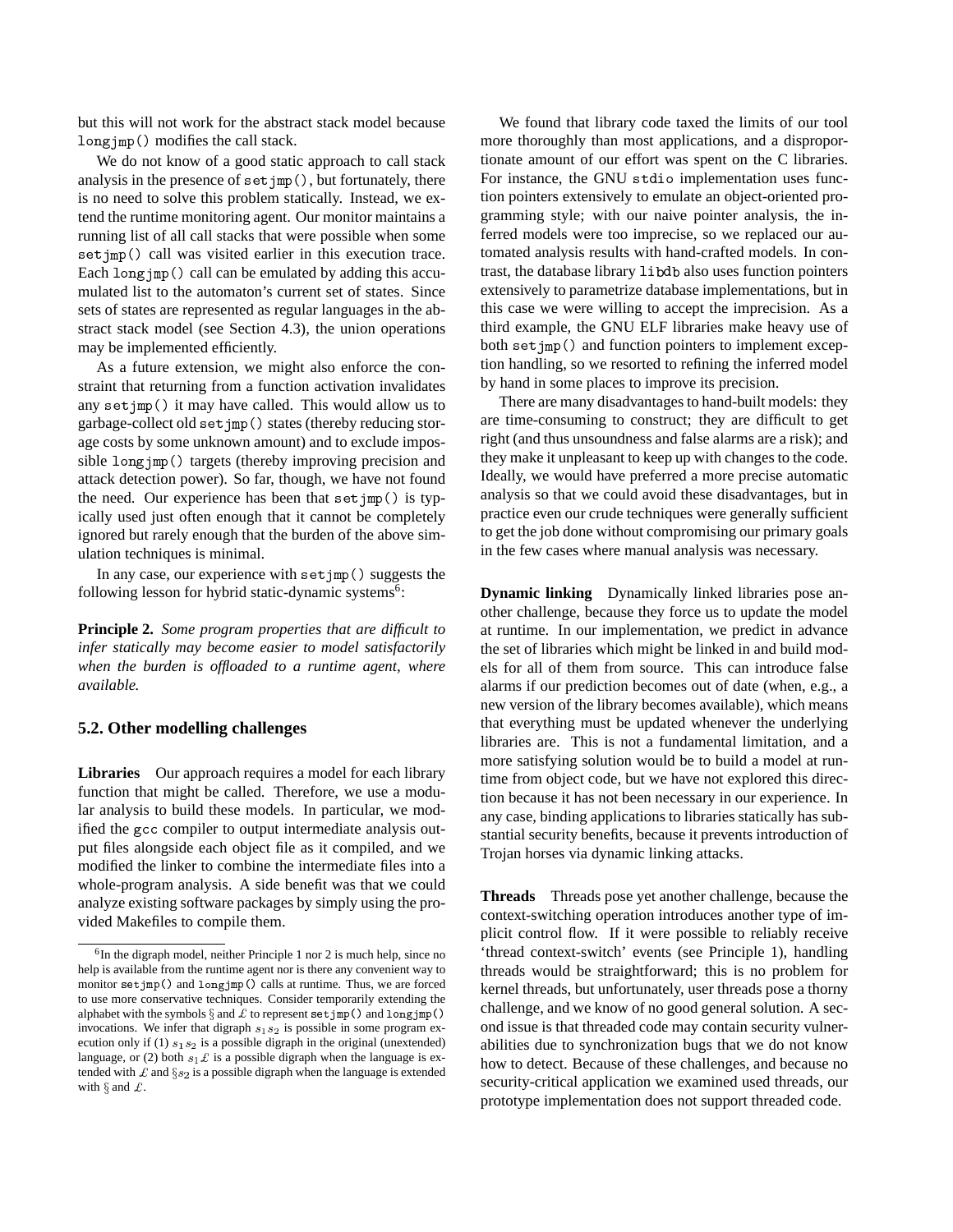### **5.3. Optimizations**

**Irrelevant system calls** Up to now we have described an intrusion detection system that monitors all system calls the application invokes, and we originally expected this to be optimal. However, we found that ignoring, e.g., the brk() system call can greatly improve performance by reducing the size and ambiguity of the model: in many programs, memory allocation can occur just about anywhere, so seeing a brk () system call gives us very little contextual information. This may cause us to miss denial-of-service attacks, but those are beyond the scope of this paper.

In some cases, ignoring certain system calls can even improve the precision of the model. It may sound paradoxical that throwing away information can improve precision, but consider the digraph model: excluding very common system calls gives more context. It is useful to be able to enable this optimization on a per-application basis.

**System call arguments** The most important optimization is based on the observation that we can gain quite a bit of extra information about the application behavior by examining the arguments to each system call. Since we can often statically predict some system call arguments with little effort, we might as well check them at runtime. We recognize lexically constant system call arguments in our prototype and found that even this extremely crude technique provides noticeable improvements to both precision and performance; see the measurements in the next section.

## **6. Evaluation**

In this section we measure the performance of our three approaches (the *abstract stack*, *callgraph*, and *digraph* models) on a number of typical security-critical applications that one might want to monitor for intrusions. For each model, we measure two variants: a basic implementation that ignores system call arguments, and then an improved implementation that checks all system call arguments that can be statically predicted. In each case, we focus on two key metrics: runtime overhead (*performance*), and robustness of detection against targeted attack (*precision*). As will become clear, our results indicate that there is a strong tradeoff between performance and precision.

**Performance** In Figure 3, we show the runtime overhead incurred by our system when applied to four representative applications with known security vulnerabilities, finger, qpopper, procmail, and sendmail. Of these, finger as delit is the smallest (at 1K lines of code, excluding comments, blank lines, and libraries), and sendmail is the largest (at 32K lines); the other two are in the middle. The height of

each bar in Figure 3 indicates the performance overhead of each model, measured in seconds of extra computation per transaction<sup>7</sup>.

The figures use shading to show the effect of checking system call arguments. One might expect that checking arguments could improve performance by reducing ambiguity in the model and thus reducing the number of possible paths through the model that we need to explore at runtime. The measurements confirm this hypothesis, showing that—even though we implemented only an extremely crude data-flow analysis—the performance benefits are substantial.

We initially expected that, due to its complexity, the abstract stack model would be consistently slower than the callgraph model. This is partially confirmed by our experiments, but we were surprised to find many exceptions. For instance, in the case of procmail, it appears that the improved precision provided by the abstract stack model more than makes up for the complexity of this model. In general, moving to more precise models may reduce the degree of non-determinism and thereby reduce the number of possible paths explored at runtime.

Note that there is a wide variation in running times. The digraph models are consistently extremely fast (the overhead is too small to measure), but the other models are sometimes vastly slower. For sendmail, the callgraph and abstract stack models were so slow that we forcibly terminated the experiment after an hour of computation. Since our goal is for real-time intrusion detection, imposing more than a few seconds of latency onto any interactive application is absolutely unacceptable; an hour is clearly several orders of magnitude too much. Consequently, for some applications, only the digraph model is fast enough; for others, the more sophisticated callgraph or abstract stack models are also workable. We conclude that, in all cases, at least one of the approaches provides acceptable performance, but the type of model must be chosen on a per-application basis.

Our prototype implementation has known problems that make its performance sub-optimal. See Section 7.

**Mimicry attacks** To motivate the need for precise models, we introduce a new class of attacks against intrusion detection systems, the *mimicry attack*. Recall that one of our primary design goals is to detect not only the attacks that are common today, but also to detect the attacks of the future. Furthermore, our model of the application probably cannot be kept secret from attackers. Consequently, our models need to be precise enough that there is no way for an attacker to cause any harm without deviating from the

We use the word transaction to denote a single interactive event, such as delivery of a piece of email. For interactive applications that are not compute-intensive, we believe the main goal is to avoid introducing more than a few seconds of latency per transaction, and so we measure absolute rather than relative overheads. All measurements were performed on a 450 MHz Pentium II running Java, using IBM's JIT for Linux.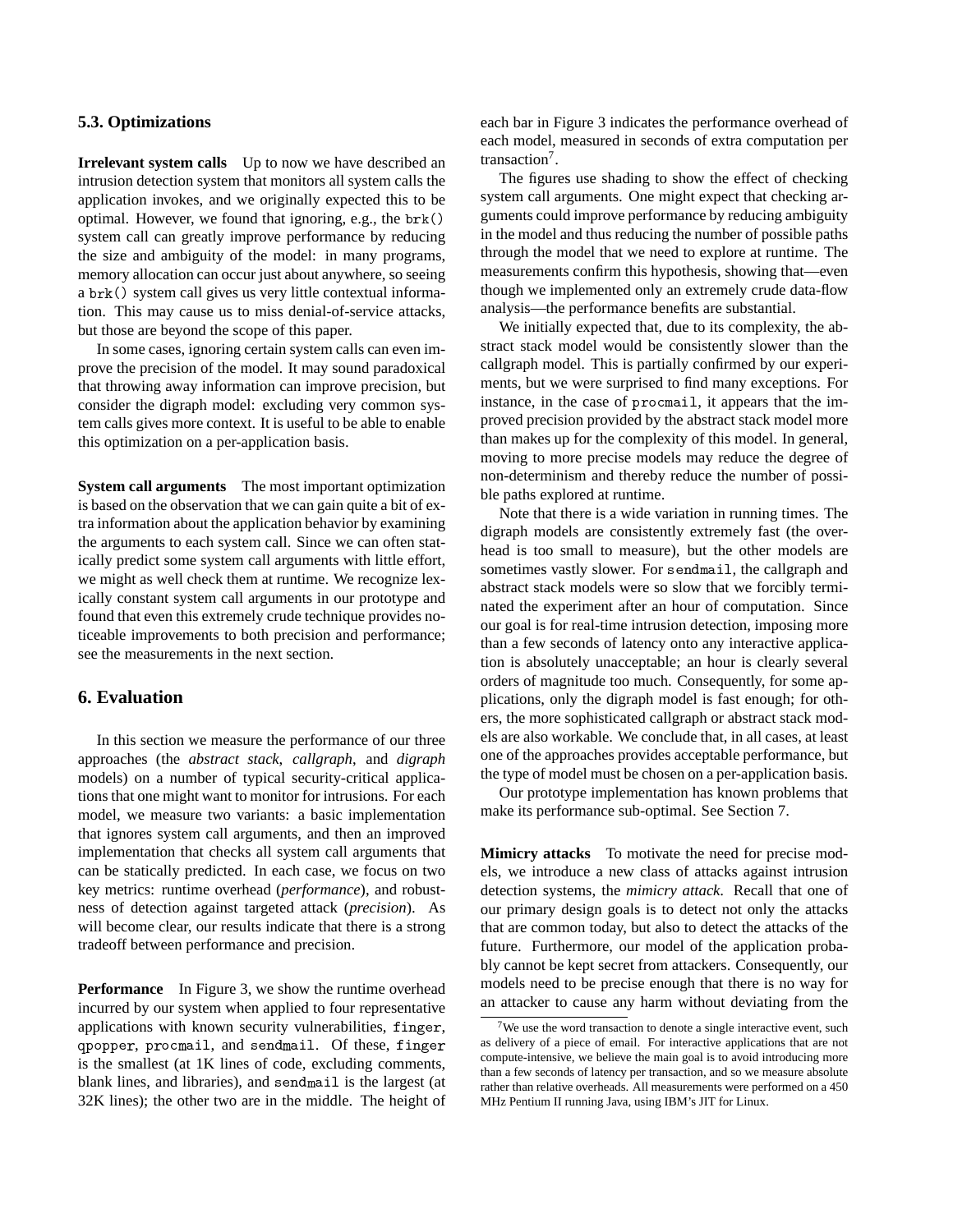



**Figure 3. Overhead imposed by the runtime monitor for four representative applications, measured in seconds of extra computation per transaction.**

**Figure 4. Precision of each of the models, as characterized by the average branching factor (defined later in Section 6). Small numbers represent better precision.**

Notes on both figures: For each application, we show measurements for three models using a cluster of three vertical bars: the abstract stack model (leftmost bar), the callgraph model (middle), and the digraph model (rightmost). Each vertical bar uses shading to represent two measurements: the shorter, solid-colored segment represents the case where arguments are checked; the total height of the bar (including both the solid-colored and lightly-shaded regions) shows the case when arguments are ignored.

model, even when the attacker can predict what model we are using. Otherwise, attackers will be free to develop malicious exploit code that mimics the operation of the application, staying within the confines of the model and thereby evading detection by our system despite its harmful effects.

In general, if the attacker somehow obtains control of the application when our intrusion detection automata is in the state  $s$ , and if some insecure state  $s'$  is reachable from  $s$  through any path in the automata, then the attacker will be able to bring the system to an insecure state without risk of detection by synthesizing the system calls that make up the path  $s \to \cdots \to s'$ . We call this a *mimicry attack*, and we expect that, as intrusion detection becomes more widely deployed, mimicry attacks are unavoidable [26].

Note that imprecise models contain impossible paths, which introduces a vulnerability to mimicry attacks if any of those paths can reach an insecure state. Consequently, the primary defense against mimicry attacks lies in highprecision models.

**Precision** Unfortunately, we do not know the right way<sup>8</sup> to quantify an intrusion detection system's degree of robustness against mimicry attacks, so we do not have a complete characterization of the precision of our models. Nonetheless, we will attempt to give some intuition for the precision of our models by applying the following metric. Imagine freezing the intrusion detection system in the middle of some application execution trace. There is some set  $S$  of system calls that would be allowed to come next without setting off any alarms. We define the *branching factor* to be the size of  $S$ . A small branching factor means that the intruder has few choices about what to do next if she wishes to evade detection, and so we can expect that small branching factors leave the intruder most constrained and least able to cause harm. Finally, because we cannot predict at what point during execution the attacker might obtain control of the application, we suggest to measure the *average branching factor* over all normal execution traces. We stress that this metric is insufficient on its own, but it seems to yield a useful first approximation.

Figure 4 shows the precision of our models on our four sample applications, under the average branching factor metric. We can see that checking system call arguments provides substantial precision improvements, because it reduces the number of possible paths through the model, and because some system calls are harmless when their arguments are fixed in advance. For instance, an open("/etc/motd", O\_RDONLY) call is harmless when

<sup>&</sup>lt;sup>8</sup>In practice, it may often be difficult even to identify just the set of insecure states of the system.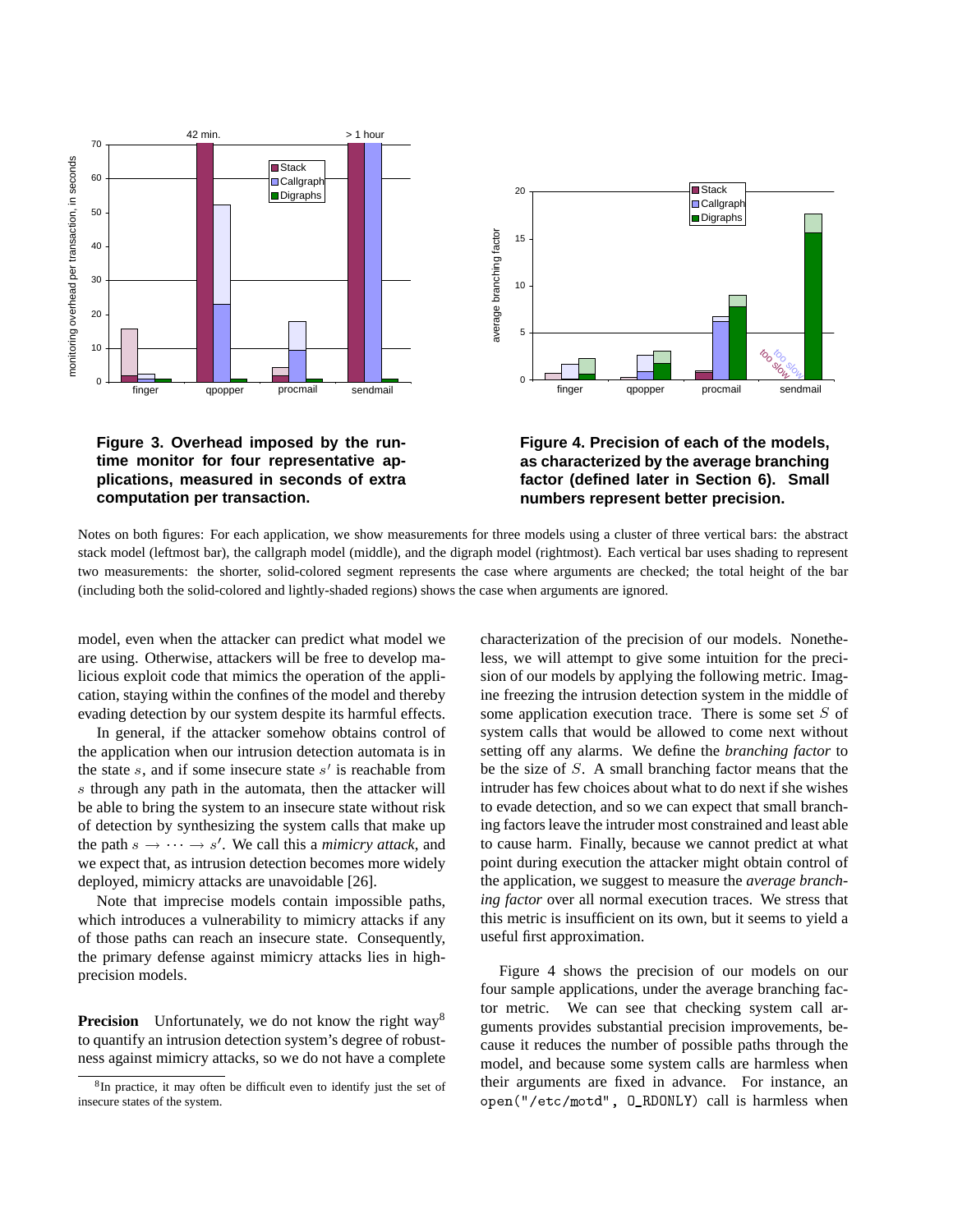its arguments are statically known, but otherwise could potentially be exploited by attackers to overwrite arbitrary files on the system. Our experience is that unchecked system call arguments greatly increase our exposure to mimicry attacks. Since checking arguments improves both performance and precision, we conclude that it should always be enabled.

We can also see that, when system call arguments are checked, the abstract stack model is much more precise than the callgraph model, which is itself more precise than the digraph model.

We have also examined the generated models by hand to evaluate how much harm a sophisticated attacker could cause using mimicry techniques. We are confident that all three of the finger models leave very little room for attack, due to the fact that the finger source code does little else but open a network connection and access worldreadable files on the system. Results for the other applications, though, are mixed. The digraph model seems unlikely to resist a mimicry attack, and generally we feel it should not be relied upon for defense against malicious code specially tailored to fool our system. However, the abstract stack model seems to do fairly well: we believe it would successfully limit the harmful effects of any compromise in qpopper or procmail. On the other hand, for sendmail, the generated abstract stack model is too complex for us to make any determination.

We consider it an important open problem to develop a metric or methodology for quantifying the resistance of intrusion detection systems to unforeseen attacks, such as the mimicry attacks introduced above.

**Attacks detected** We have tested our system on a number of known attacks from the past decade or so. For instance, each of the four applications discussed above has a known security vulnerability; we confirmed that we were able to detect the known attack on those applications.

Probably the most common class of attacks we detect are buffer overruns, which seem to account for perhaps half of all attacks in recent years [8, 35]. Because most existing exploit scripts grab full root privilege and take other distinctive actions (such as launching a shell under the attacker's control) immediately after exploiting the overrun vulnerability, detection is typically straightforward for our tool. Our tool may even be overkill for detecting misbehavior this blatant—many other systems will also detect these attacks, albeit with substantial false alarm rates—but an unusual feature of our tool is that it is also designed to detect some 'stealthy' attacks, as well.

Our approach is also able to detect Trojan horses in trusted software. One current favorite of today's attackers is the rootkit toolkit, which replaces some system utilities with a version that contains a backdoor. We verified that our implementation was able to detect when some of these backdoors were exercised (which causes the behavior to deviate from that specified by the original source code).

The most interesting feature of our approach is that it can also detect more exotic attacks, even ones that the designers themselves did not know about. For instance, one extremely subtle attack exploited the ability to pass environment variables to telnetd to cause the dynamic linker to link with a shared library provided by the adversary; our system would have detected this attack, and any other dynamic-linking attack that might be discovered in the future, because our model is generated statically with the correct library. More recently, format string attacks have provided another unexpected way to introduce malicious code into vulnerable applications; since our detection mechanism makes no assumptions about how malicious code may be introduced, we can expect our system to apply to format string attacks, as well as to any other ways to take control of vulnerable applications that may be discovered in the future. We feel that these examples illustrate the importance of detecting unforeseen attacks.

Despite these successes, we feel strongly that our tool should not be used as the sole defense against any of these attacks, but instead should be used to complement other techniques. Prevention is often a more effective barrier, and intrusion detection systems are usually best viewed as a backup layer in case the main line of defense is breached.

# **7. Future work**

This work opens up many avenues for future research. The main limitation of our approach is that the run-time overhead is very high for some automata; however, we expect that we could achieve better performance by using more advanced static analysis to get more precise models. Also, the prototype was written in Java; we could recode our system in C or assembly language and directly integrate it into the operating system kernel to reduce the performance overhead substantially. This work also raises the intriguing possibility of reusing the specification that we generate to automatically verify properties of security-critical programs with a model checker. We note that our callgraph model is a finite automaton that appears nearly ideal for a model checker. Our stack model will be more challenging to model check, but there has been theoretical work in this area [5, 13, 32, 36, 4].

## **8 Conclusions**

We have successfully applied static program analysis to intrusion detection. Our system scales to handle real world programs. Also, our approach is automatic: the programmer or system administrator merely needs to run our tools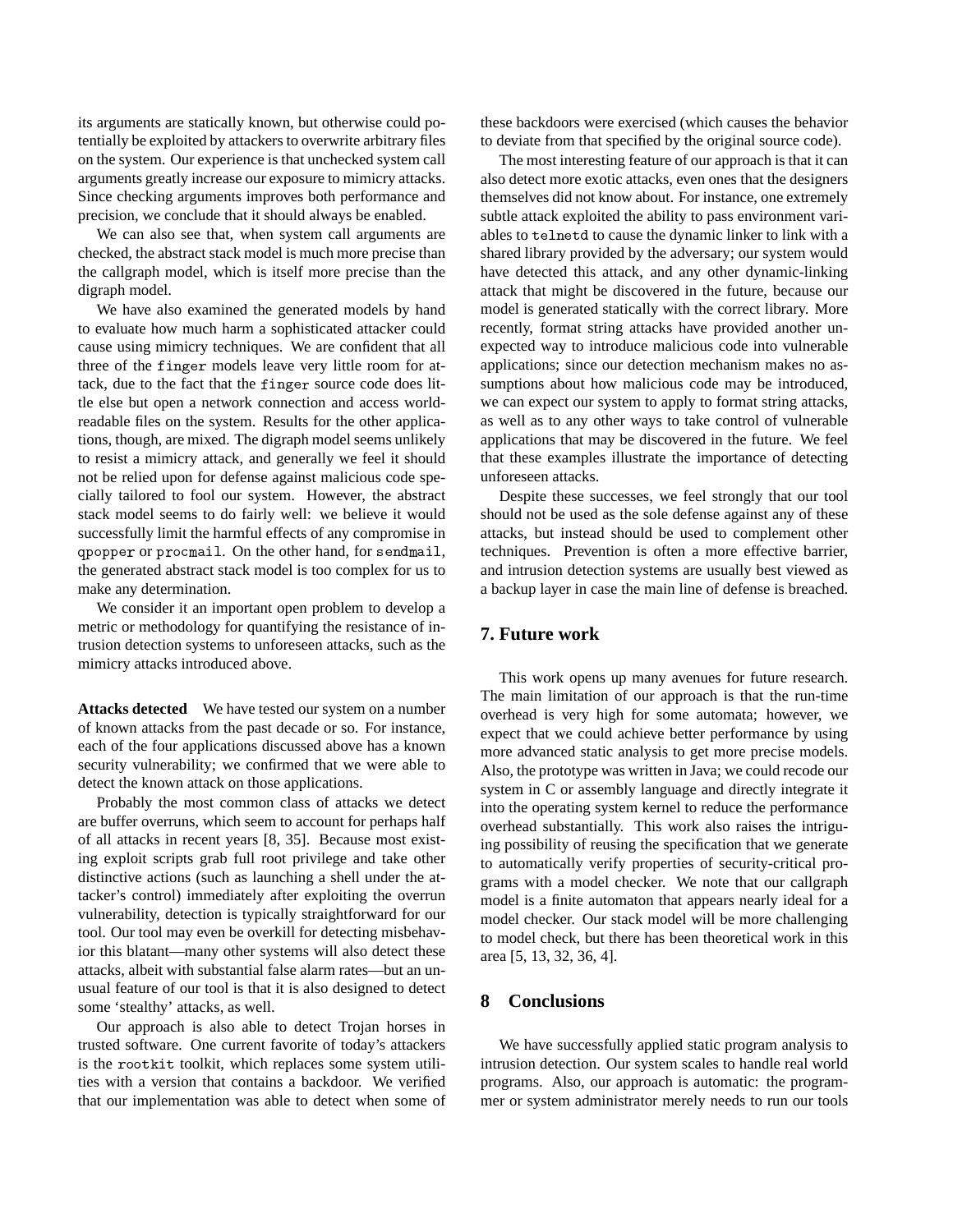on the program at hand. All other automatic approaches to intrusion detection to date have been based on statistical inference, leading to many false alarms; in contrast, our approach is provably sound — when the alarm goes off, something has definitely gone wrong. Nonetheless, we can immediately detect if a program behaves in an impossible (according to its source) way, thus detecting intrusions that other systems miss.

We relied on a strategic combination of static analysis and dynamic monitoring. This combination yields better results than either method alone and presents a promising new approach to the intrusion detection problem.

#### **Acknowledgements**

We thank Alex Aiken, Nikita Borisov, Eric Brewer, Jeff Foster, David Gay, Steve Gribble, Alan Hu, Adrian Perrig, and Dawn Song for useful discussions about this work.

### **References**

- [1] J. P. Anderson. Computer security threat monitoring and surveillance. Technical report, James P. Anderson Company, Fort Washington, Pennsylvania, April 1980.
- [2] S. Axelsson. The base-rate fallacy and its implications for the difficulty of intrusion detection. In *Proceedings of the 6th ACM Conference on Computer and Communications Security*, 1999.
- [3] M. Bernaschi, E. Gabrielli, and L. V. Mancini. Operating system enhancements to prevent the misue of system calls. In *Proc. of the 7th ACM Conference on Computer and Communications Security*, pages 174–183, Athens, Greece.
- [4] A. Bouajjani, B. Jonsson, M. Nilsson, and T. Touili. Regular model checking. In *12th Computer Aided Verification*. Springer-Verlag, 2000.
- [5] O. Burkart. *Automatic verification of sequential infinitestate processes*, volume 1354 of *Lecture Notes in Computer Science*. Springer-Verlag, 1991.
- [6] T. Colcombet and P. Fradet. Enforcing trace properties by program transformation. In *Proceedings of the 27th ACM Symposium on Principles of Programming Languages*. ACM, 2000.
- [7] P. Cousot and R. Cousot. Temporal abstract interpretation. In *Proceedings of the 27th ACM Symposium on Principles of Programming Languages*. ACM, 2000.
- [8] C. Cowan, P. Wagle, C. Pu, S. Beattie, and J. Walpole. Buffer overflows: Attacks and defenses for the vulnerability of the decade. In *Proc. 2000 DARPA Information Survivability Conf. and Exp. (DISCEX '00)*, pages 154–163. IEEE Comp. Soc., 1999.
- [9] D. E. Denning. An intrusion-detection model. *IEEE Transactions on Software Engineering*, 13(2), February 1987.
- [10] J. Earley. An efficient context-free parsing algorithm. *Communications of the ACM*, 13:94–102, 1970.
- [11] M. Emami, R. Ghiya, and L. J. Hendren. Context-sensitive interprocedural points-to analysis in the presence of function pointers. In *Proceedings of the SIGPLAN '94 Conference on Programming Lanugage Design and Implementation*, pages 242–256. ACM SIGPLAN, 1994.
- [12] M. D. Ernst, J. Cockrell, W. G. Griswold, and D. Notkin. Dynamically discovering likely program invariants to support program evolution. *IEEE Transactions in Software Engineering*, 27(2):1–25, Feb. 2001.
- [13] A. Finkel, B. Willems, and P. Wolper. A direct symbolic approach to model checking pushdown systems. *Electronic Notes in Theoretical Computer Science*, 9, 1997. Proceedings of Infinity'97.
- [14] S. Forrest, S. Hofmeyr, A. Somayaji, and T. Longstaff. A sense of self for unix processes. In *Proceedings 1996 IEEE Symposium on Security and Privacy*, 1996.
- [15] I. Goldberg, D. Wagner, R. Thomas, and E. A. Brewer. A secure environment for untrusted helper applications: Confining the wily hacker. In *Sixth USENIX Security Symposium Proceedings*, pages 1–12, San Jose, CA, July 1996.
- [16] S. Graham, M. Harrison, and W. Ruzzo. An improved context-free recognizer. *ACM Transactions on Programming Languages and Systems*, 2(3):415–462, July 1980.
- [17] N. Heintze and J. G. Riecke. The SLam calculus: programming with secrecy and integrity. In *Conference Record of the Twenty-Fifth Annual ACM Symposium on Principles of Programming Languages*, pages 365–377. ACM, 1998.
- [18] J. E. Hopcroft and J. D. Ullman. *Introduction to automata theory, languages, and computation*. Addison-Wesley, 1979.
- [19] C. Ko. *Execution Monitoring of Security-Critical Programs in Distributed Systems: A Specification-based Approach*. PhD thesis, U.C. Davis, September 1996.
- [20] C. Ko. Logic induction of valid behavior specifications for intrusion detection. In *Proceedings of the 2000 IEEE Symposium on Security and Privacy*, pages 142–153, Oakland, CA, May 2000. IEEE.
- [21] C. Ko, G. Fink, and K. Levitt. Automated detection of vulnerabilities in privileged programs by execution monitoring. In *Proceedings of the Tenth Computer Security Applications Conference*, pages 134–144, Orlando, FL, Dec. 1994. IEEE Computer Society Press.
- [22] C. Ko, M. Ruschitzka, and K. Levitt. Execution monitoring of security-critical programs in distributed systems: A specification-based approach. In *Proceedings of the 1997 IEEE Symposium on Security and Privacy*, pages 175–187, Oakland, CA, May 1997. IEEE.
- [23] B. W. Lampson. A note on the confinement problem. *Communications of the ACM*, 16(10):613–615, Oct. 1973.
- [24] G. Morrisett, D. Walker, K. Crary, and N. Glew. From system F to typed assembly language. *ACM Transactions on Programming Languages and Systems*, 21(3):527–568, May 1999.
- [25] G. C. Necula. Proof-carrying code. In *Proceedings of the 24th ACM SIGPLAN-SIGACT Symposium on Principles of Programming Languages*, pages 106–119, Jan. 1997.
- [26] T. H. Ptacek and T. N. Newsham. Insertion, evasion, and denial of service: Eluding network intrusion detection. Technical report, Secure Networks, January 1998.